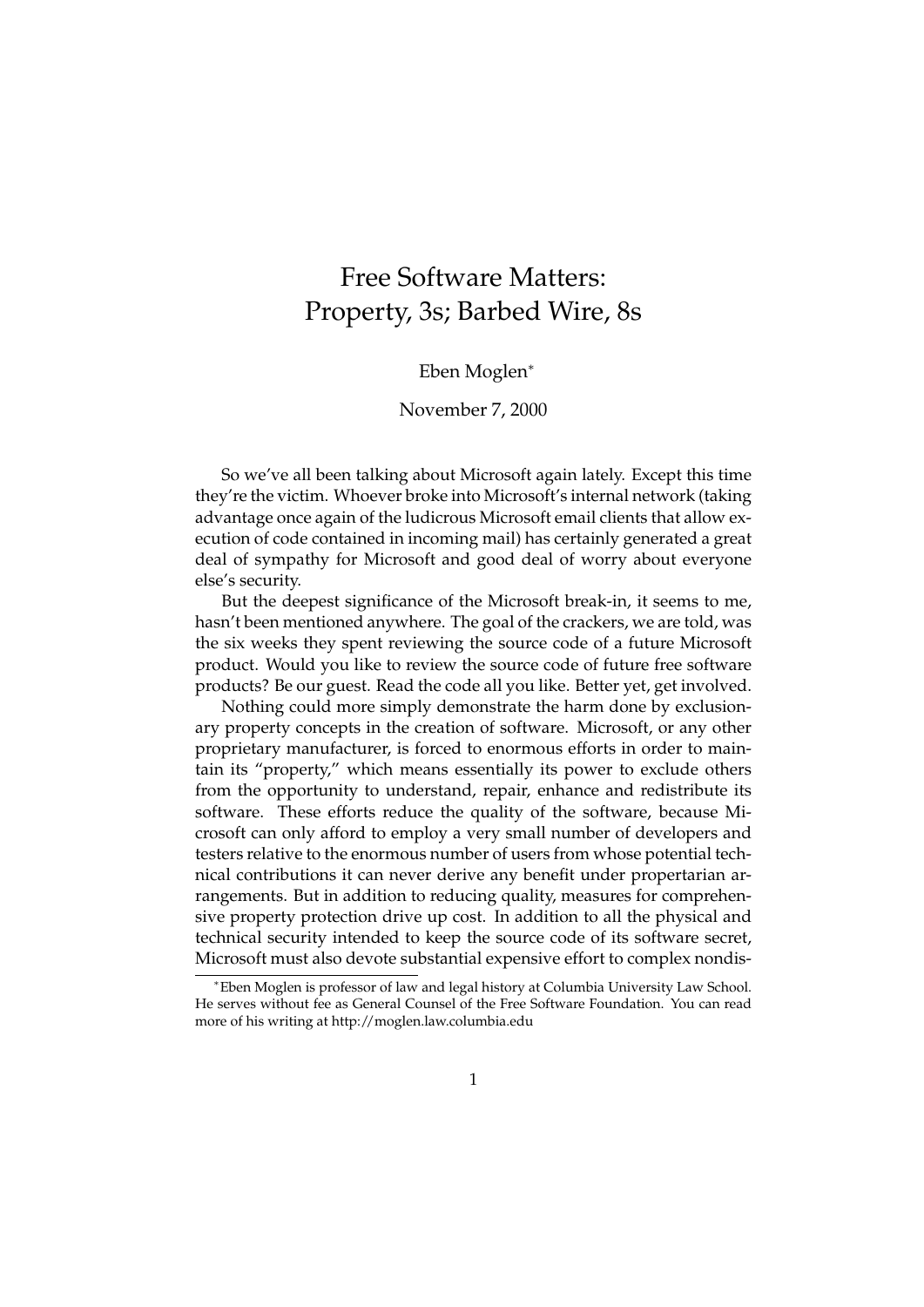closure agreements, licensing arrangements, enforcement actions, and so forth. In the end, eight shillings of barbed wire protects three shillings of property.

Microsoft, of course, would say that its property is far more valuable than the barbed wire used to protect it. "Just look at how profitable we are, and how high our stock price is." Leaving aside the minor question whether this state of affairs arises from illegal business practices, we should remember that all this apparent value rests on guesswork. Consumers guess that they will not be able to operate free software with their existing skills, and so will be unable to make a transition away from Microsoft products without undue suffering. Securities analysts and investors therefore guess that free software is not very important to Microsoft's profitability. The stock price thus remains somewhat high.

But the fact is that consumers can now get at very low cost (or absolutely free if they want to do a little more work) higher-quality, more reliable software that will allow them to be immediately productive with very small adjustments to their existing skill set. A PC equipped with the Linux kernel, GNU, XFree86, Helix GNOME, Star Office, and other free software tools presents an environment in which a Windows power user can be perfectly productive, and which she will soon begin to use in very sophisticated ways that Windows would make difficult or impossible. The convergence of end-user skill sets from Windows to free software will only continue, making migration easier. Under the system of commercial competition that all capitalists say they favor, Microsoft now has to compete freely against a better product which is sold everywhere at its marginal cost, and is thus also available on the net for free. Its zero marginal cost comes not only from its digital substance, which can be copied and transported at no cost, but also because it isn't the subject of exclusionary property rights. In the very low friction world of the net, in other words, the cost of barbed wire actually makes the difference between competing successfully and going under. At some point even Microsoft finds that the cost of protecting Windows begins to exceed the value of the franchise.

And we have been talking about the largest software company in the world, with an existing legal monopoly over its own nearly ubiquitous source code, a possibly illegal sales monopoly generated by its own market behavior, and a very strong barrier to competition arising from the enormous user base afraid of the psychological cost of migrating to a competing user environment. If an organization with all that combined power can't resist the superiority of the propertyless free software competitor, how will anybody else?